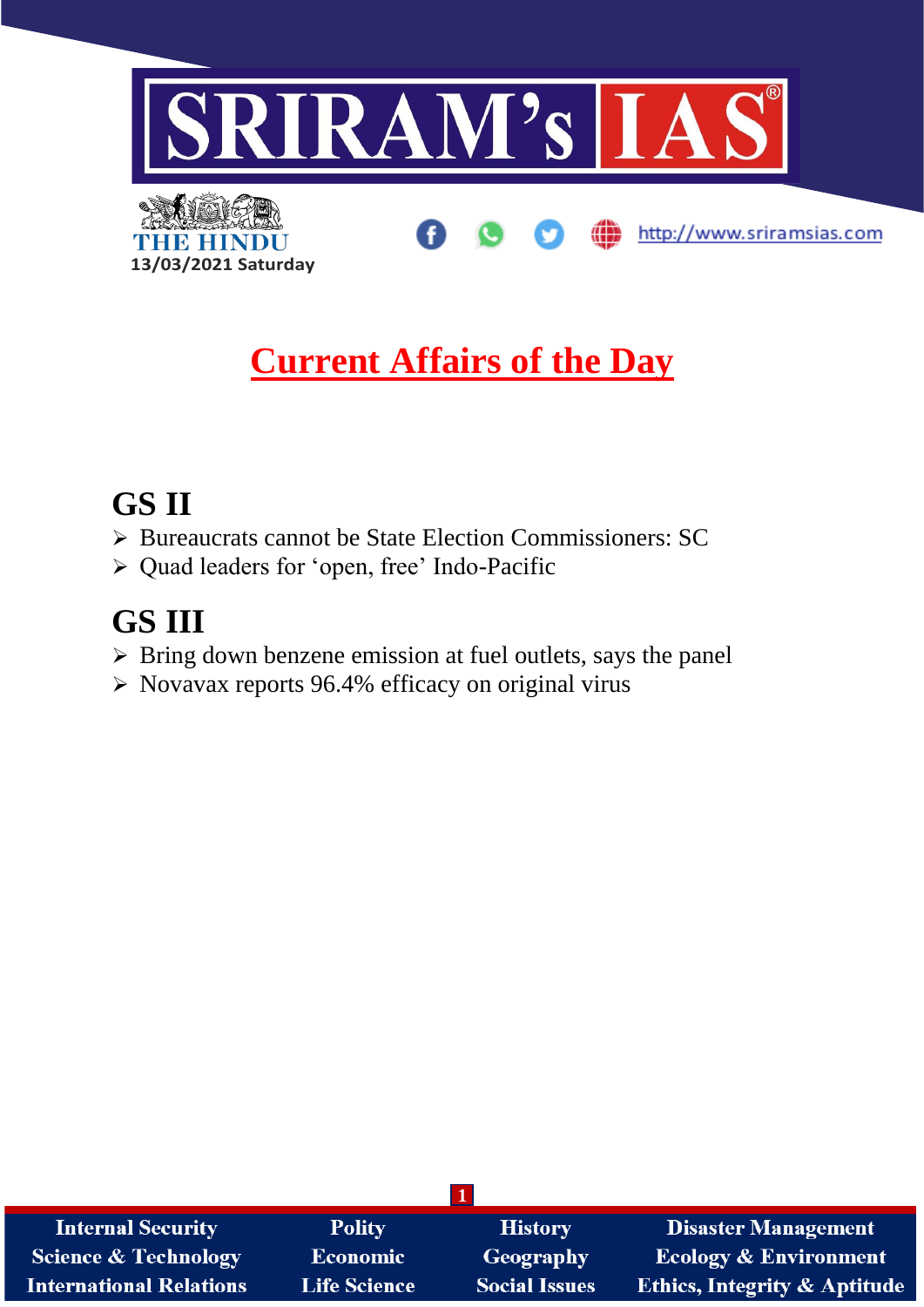

http://www.sriramsias.com

# THE HINDL **13/03/2021 Saturday**

## **Bureaucrats cannot be State Election Commissioners: SC**

**News:** The Supreme Court on Friday held that independent persons and not bureaucrats should be appointed State Election Commissioners.

## **Highlights:**

- 1. A Bench, led by Justice Rohinton F. Nariman, in a judgment, said giving government employees the additional charge of State Election Commissioners is a "mockery of the Constitution".
- 2. The top court directed that the States should appoint independent persons as Election Commissioners all along the length and breadth of the country.
- 3. It said government employees holding the post of State Election Commissioners as additional charge should give up the post. The Supreme Court said its direction should be followed strictly.
- 4. "Under the constitutional mandate, it is the duty of the State to not interfere with the functioning of the State Election Commission," the Bench said.

# **Quad leaders for 'open, free' Indo-Pacific**

**News:** Members of the Quadrilateral framework, or Quad, will become "closer than ever before", Prime Minister said, in his address to the first-ever leadership summit of the grouping.

### **Important Pillar Of Stability In The Region:**

- 1. Leaders highlighted cooperation among the member countries to beat the global pandemic, with the joint partnership on vaccines and emphasised the need for an "open" and "free" Indo-Pacific region.
- 2. "We are united by our democratic values and our commitment to a free, open and inclusive Indo-Pacific. Our agenda, covering areas like vaccines, climate change and emerging technologies, make the Quad a force for global good. We will work together, closer than ever before on advancing our shared values and promoting a secure, stable and prosperous Indo-Pacific," said Mr Modi, who described the Quadrilateral framework as an "important pillar of stability in the region".
- 3. The Quad members agreed to ensure "equitable" access to vaccines. A joint statement issued after the summit said: "We will join forces to expand safe, affordable, and effective vaccine production and equitable access, to speed economic recovery and benefit global health."

| <b>Internal Security</b>        | <b>Polity</b>       | <b>History</b>       | <b>Disaster Management</b>              |  |  |  |
|---------------------------------|---------------------|----------------------|-----------------------------------------|--|--|--|
| <b>Science &amp; Technology</b> | Economic            | Geography            | <b>Ecology &amp; Environment</b>        |  |  |  |
| <b>International Relations</b>  | <b>Life Science</b> | <b>Social Issues</b> | <b>Ethics, Integrity &amp; Aptitude</b> |  |  |  |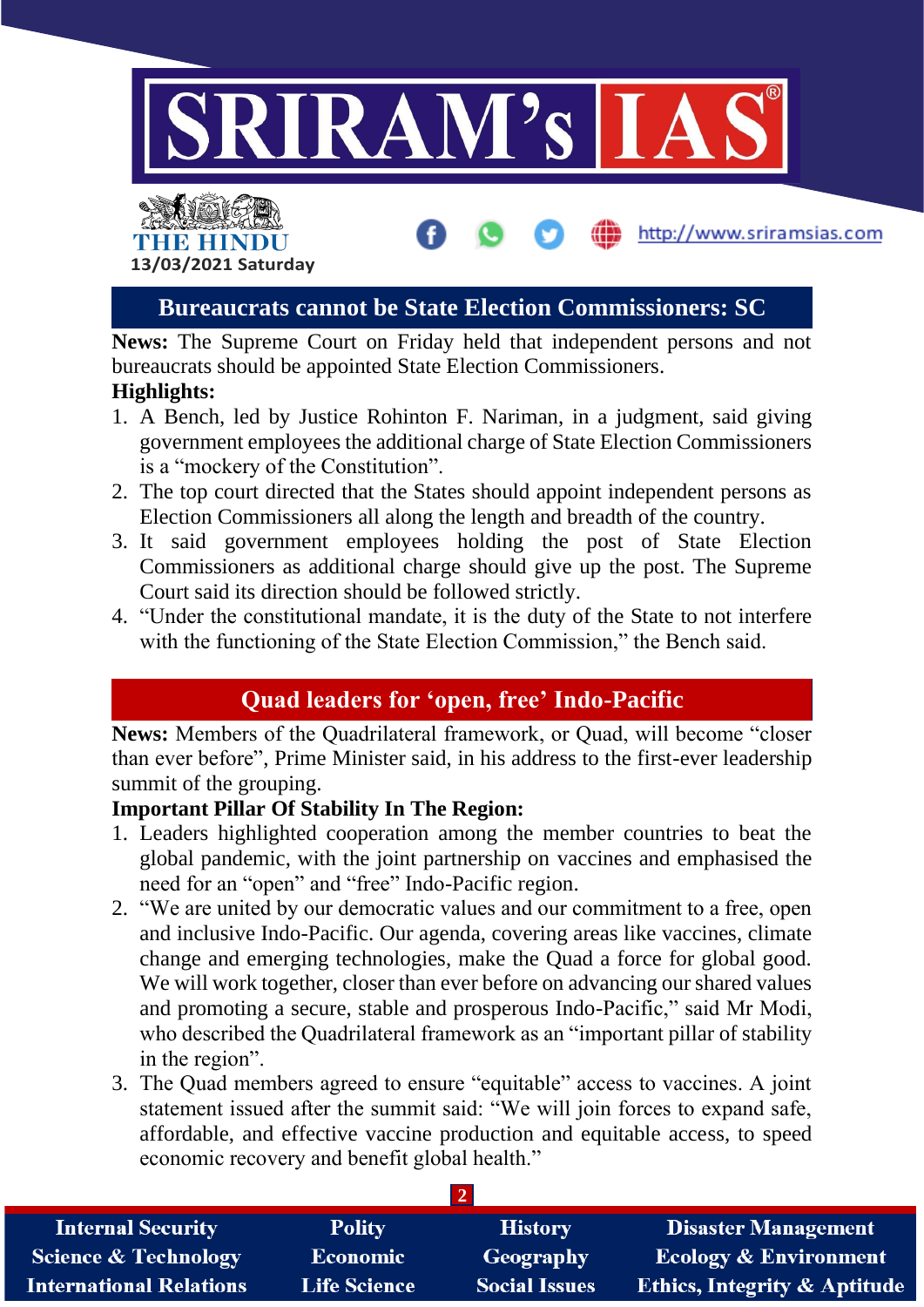

4. "And we're renewing our commitment to ensure that our region is governed by international law, committed to upholding universal values and free from coercion. We've got a big agenda ahead of us," Mr Biden said.

# **Bring down benzene emission at fuel outlets, says the panel**

Green concern: Fuel stations are a major source of emission, according to the National Green Tribunal. Fix vapour recovery system to improve air quality: NGT-appointed committee.

### **Highlights:**

- 1. A joint committee appointed by the National Green Tribunal (NGT) to study air pollution in Kerala has recommended the installation of a vapour recovery system at fuelling stations and retrofitting of diesel vehicles with particulate filters to improve air quality.
- 2. The report pointed out that petrol refuelling stations were a major source of benzene emissions, volatile organic compounds, and particulate matter 2.5 concentration. Therefore, the installation of vapour recovery systems is an important step in improving air quality. This is to be implemented in coordination with the Petroleum and Explosives Safety Organization [PESO].
- 3. The panel recommended stringent action against industrial units that do not comply with emission norms.
- 4. Diesel generators: The Pollution Control Board has already suggested retrofitting emission control devices of generators and replacing diesel generators with gas-based ones.
- 5. Other recommendations include promoting battery-operated vehicles and banning old diesel vehicles in a phased manner, greening open areas, and creation of green buffers along traffic corridors.
- 6. The short term measures recommended include strict action against visibly polluting vehicles (to be initiated by the Motor Vehicles Department), the introduction of wet/mechanised vacuum sweeping of roads, controlling dust pollution at construction sites, and ensuring the transport of construction materials in covered vehicles.

| $\overline{3}$                  |                     |                      |                                         |  |  |  |
|---------------------------------|---------------------|----------------------|-----------------------------------------|--|--|--|
| <b>Internal Security</b>        | <b>Polity</b>       | <b>History</b>       | Disaster Management                     |  |  |  |
| <b>Science &amp; Technology</b> | <b>Economic</b>     | Geography            | <b>Ecology &amp; Environment</b>        |  |  |  |
| <b>International Relations</b>  | <b>Life Science</b> | <b>Social Issues</b> | <b>Ethics, Integrity &amp; Aptitude</b> |  |  |  |